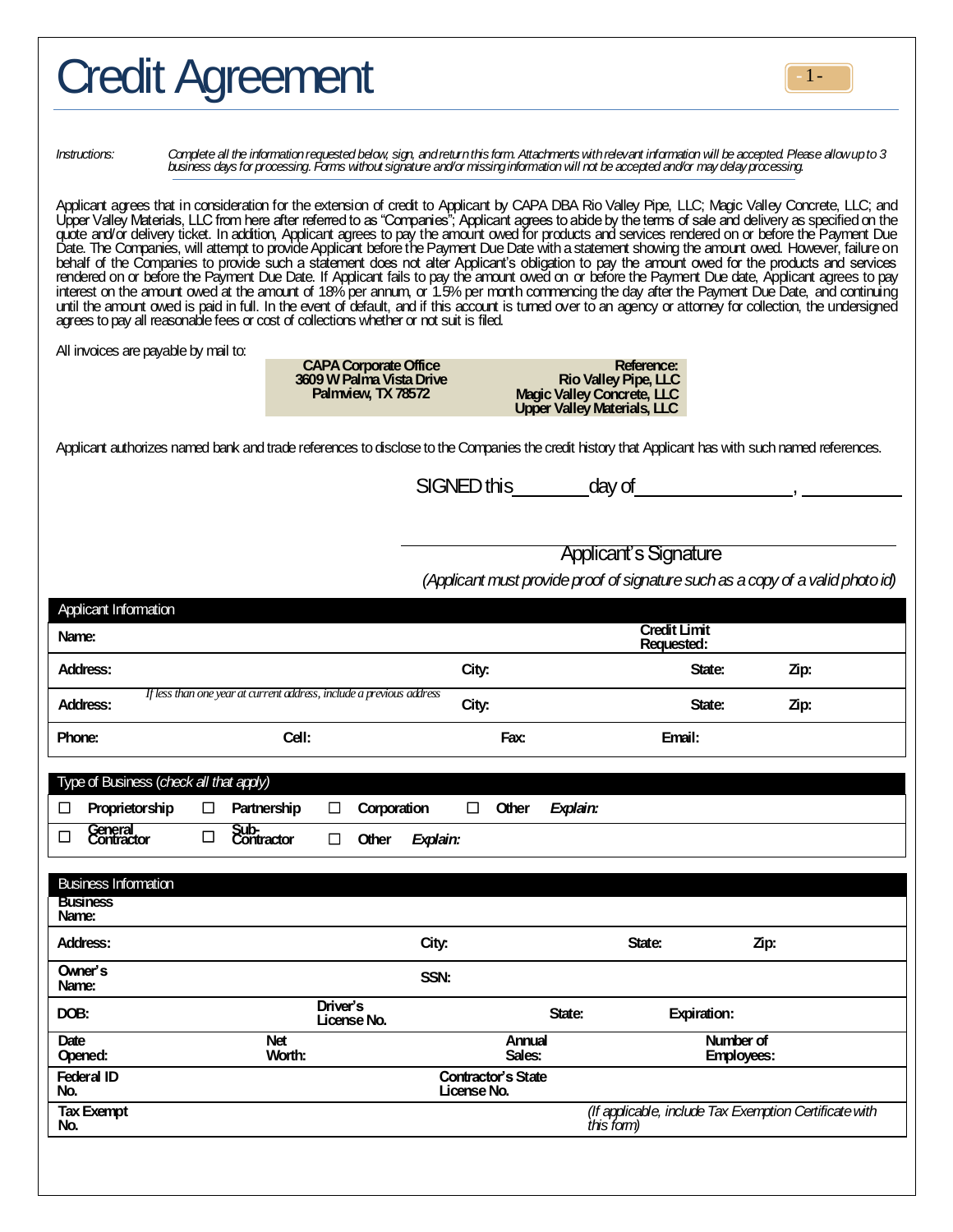# Credit Agreement



| Bank References (Fill in below or attach information if necessary) |                       |                |        |          |        |      |        |       |                        |        |      |  |
|--------------------------------------------------------------------|-----------------------|----------------|--------|----------|--------|------|--------|-------|------------------------|--------|------|--|
| Name:                                                              | <b>Account</b><br>No. |                |        |          |        |      |        |       |                        |        |      |  |
| Address:                                                           |                       |                |        |          |        |      |        | City: |                        | State: | Zip: |  |
| Contact<br>Person:                                                 | Email:                |                |        |          |        |      |        |       |                        |        |      |  |
| Phone:                                                             | Fax:                  |                |        |          |        |      |        |       |                        |        |      |  |
| Account<br>Type:                                                   | □                     | <b>Savings</b> | $\Box$ | Checking | $\Box$ | Loan | $\Box$ | Other | (check all that apply) |        |      |  |

| Trade References (Provide at least 3 references. Attach sheet for more) |        |                |        |      |
|-------------------------------------------------------------------------|--------|----------------|--------|------|
| Name:                                                                   |        | Account<br>No. |        |      |
| Address:                                                                | City:  |                | State: | Zip: |
| Contact<br>Person:                                                      | Email: |                |        |      |
| Phone:                                                                  | Fax:   |                |        |      |
|                                                                         |        |                |        |      |
| Name:                                                                   |        | Account<br>No. |        |      |
| Address:                                                                | City:  |                | State: | Zip: |
| Contact<br>Person:                                                      | Email: |                |        |      |
| Phone:                                                                  | Fax:   |                |        |      |
|                                                                         |        |                |        |      |
| Name:                                                                   |        | Account<br>No. |        |      |
| Address:                                                                | City:  |                | State: | Zip: |
| Contact<br>Person:                                                      | Email: |                |        |      |
| Phone:                                                                  | Fax:   |                |        |      |



### **RioValleyPipe, LLC|MagicValleyConcrete, LLC|UpperValleyMaterials, LLCd/b/aCAP**A *Sales & CorporateOffices*

3609 W Palma Vista Dr, Palmview, TX78572 Main Phone: (956) 432-0600 | Sales Fax:956-583.2086 Sales Email[: sales@capatexas.com](mailto:sales@capatexas.com)<br>Web: www.capatexas.com

CAPA Form: CREDITAGREEMENT (Rev: 1.3-112719LV)